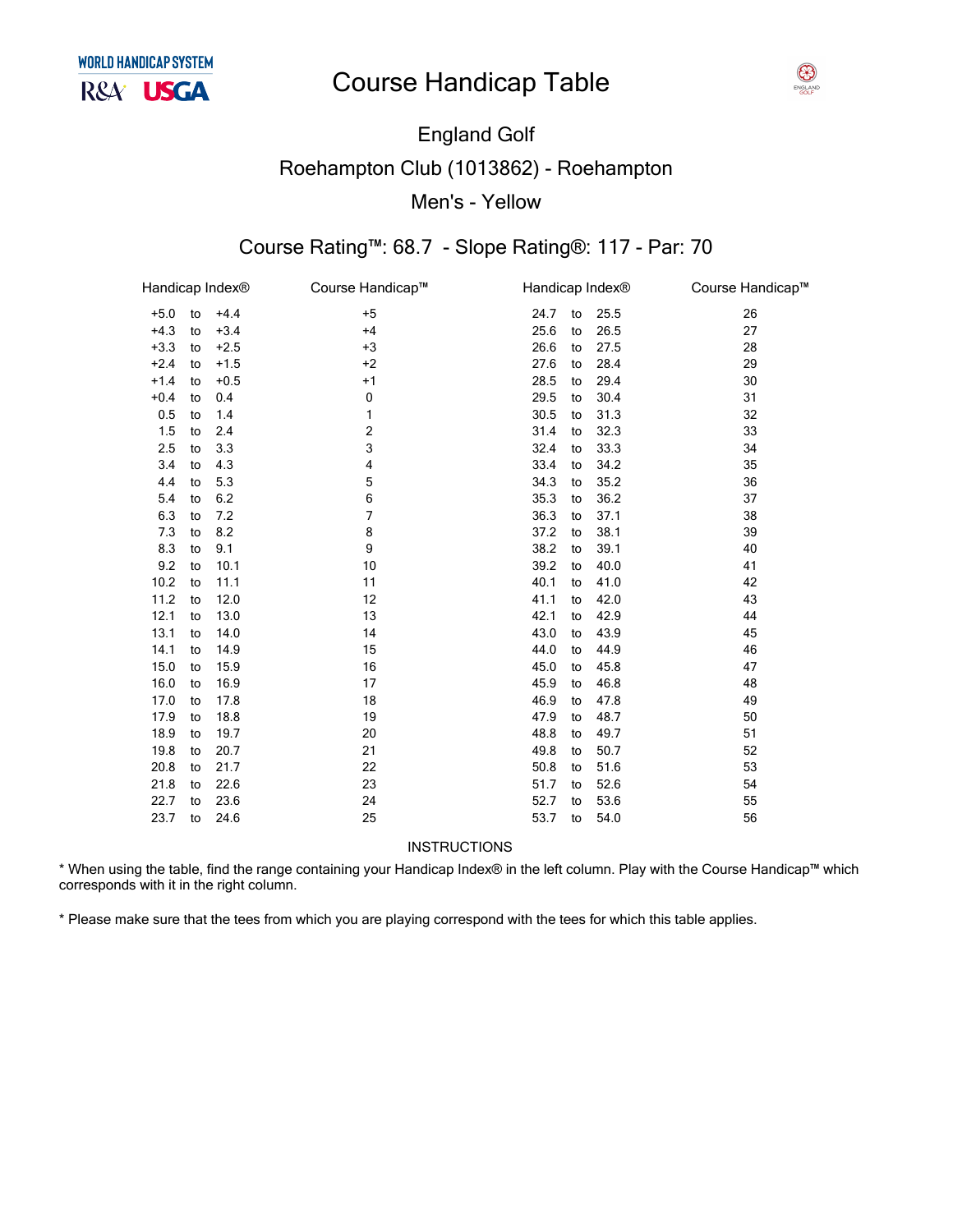# England Golf Roehampton Club (1013862) - Roehampton Men's - Red

### Course Rating™: 67.6 - Slope Rating®: 111

| Handicap Index <sup>®</sup> |    |        | Course Handicap™ |      | Handicap Index <sup>®</sup> |      | Course Handicap™ |
|-----------------------------|----|--------|------------------|------|-----------------------------|------|------------------|
| $+5.0$                      | to | $+4.6$ | $+5$             | 24.0 | to                          | 24.9 | 24               |
| $+4.5$                      | to | $+3.6$ | $+4$             | 25.0 | to                          | 25.9 | 25               |
| $+3.5$                      | to | $+2.6$ | $+3$             | 26.0 | to                          | 26.9 | 26               |
| $+2.5$                      | to | $+1.6$ | $+2$             | 27.0 | to                          | 27.9 | 27               |
| $+1.5$                      | to | $+0.6$ | $+1$             | 28.0 | to                          | 29.0 | 28               |
| $+0.5$                      | to | 0.5    | 0                | 29.1 | to                          | 30.0 | 29               |
| 0.6                         | to | 1.5    | 1                | 30.1 | to                          | 31.0 | 30               |
| 1.6                         | to | 2.5    | 2                | 31.1 | to                          | 32.0 | 31               |
| 2.6                         | to | 3.5    | 3                | 32.1 | to                          | 33.0 | 32               |
| 3.6                         | to | 4.5    | 4                | 33.1 | to                          | 34.1 | 33               |
| 4.6                         | to | 5.5    | 5                | 34.2 | to                          | 35.1 | 34               |
| 5.6                         | to | 6.6    | 6                | 35.2 | to                          | 36.1 | 35               |
| 6.7                         | to | 7.6    | $\overline{7}$   | 36.2 | to                          | 37.1 | 36               |
| 7.7                         | to | 8.6    | 8                | 37.2 | to                          | 38.1 | 37               |
| 8.7                         | to | 9.6    | 9                | 38.2 | to                          | 39.1 | 38               |
| 9.7                         | to | 10.6   | 10               | 39.2 | to                          | 40.2 | 39               |
| 10.7                        | to | 11.7   | 11               | 40.3 | to                          | 41.2 | 40               |
| 11.8                        | to | 12.7   | 12               | 41.3 | to                          | 42.2 | 41               |
| 12.8                        | to | 13.7   | 13               | 42.3 | to                          | 43.2 | 42               |
| 13.8                        | to | 14.7   | 14               | 43.3 | to                          | 44.2 | 43               |
| 14.8                        | to | 15.7   | 15               | 44.3 | to                          | 45.3 | 44               |
| 15.8                        | to | 16.7   | 16               | 45.4 | to                          | 46.3 | 45               |
| 16.8                        | to | 17.8   | 17               | 46.4 | to                          | 47.3 | 46               |
| 17.9                        | to | 18.8   | 18               | 47.4 | to                          | 48.3 | 47               |
| 18.9                        | to | 19.8   | 19               | 48.4 | to                          | 49.3 | 48               |
| 19.9                        | to | 20.8   | 20               | 49.4 | to                          | 50.3 | 49               |
| 20.9                        | to | 21.8   | 21               | 50.4 | to                          | 51.4 | 50               |
| 21.9                        | to | 22.9   | 22               | 51.5 | to                          | 52.4 | 51               |
| 23.0                        | to | 23.9   | 23               | 52.5 | to                          | 53.4 | 52               |
|                             |    |        |                  | 53.5 | to                          | 54.0 | 53               |

### INSTRUCTIONS

\* When using the table, find the range containing your Handicap Index® in the left column. Play with the Course Handicap™ which corresponds with it in the right column.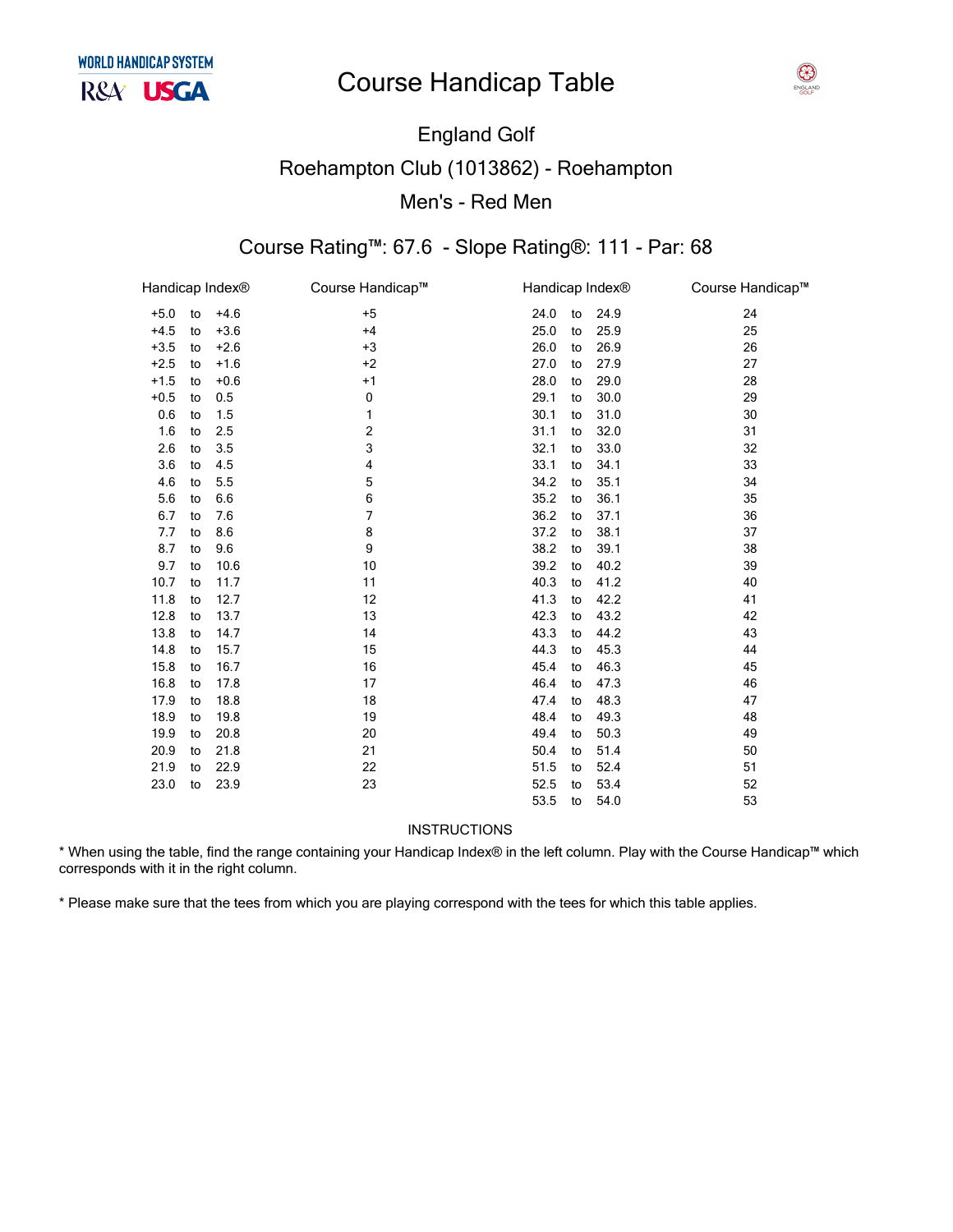

# England Golf Roehampton Club (1013862) - Roehampton Women's - White

### Course Rating™: 75.3 - Slope Rating®: 134

| Handicap Index® |    |        | Course Handicap™ | Handicap Index® |    |      | Course Handicap™ |
|-----------------|----|--------|------------------|-----------------|----|------|------------------|
| $+5.0$          | to | $+4.7$ | $+6$             | 24.1            | to | 24.8 | 29               |
| $+4.6$          | to | $+3.8$ | $+5$             | 24.9            | to | 25.7 | 30               |
| $+3.7$          | to | $+3.0$ | $+4$             | 25.8            | to | 26.5 | 31               |
| $+2.9$          | to | $+2.2$ | $+3$             | 26.6            | to | 27.4 | 32               |
| $+2.1$          | to | $+1.3$ | $+2$             | 27.5            | to | 28.2 | 33               |
| $+1.2$          | to | $+0.5$ | $+1$             | 28.3            | to | 29.0 | 34               |
| $+0.4$          | to | 0.4    | 0                | 29.1            | to | 29.9 | 35               |
| 0.5             | to | 1.2    | 1                | 30.0            | to | 30.7 | 36               |
| 1.3             | to | 2.1    | 2                | 30.8            | to | 31.6 | 37               |
| 2.2             | to | 2.9    | 3                | 31.7            | to | 32.4 | 38               |
| 3.0             | to | 3.7    | 4                | 32.5            | to | 33.3 | 39               |
| 3.8             | to | 4.6    | 5                | 33.4            | to | 34.1 | 40               |
| 4.7             | to | 5.4    | 6                | 34.2            | to | 34.9 | 41               |
| 5.5             | to | 6.3    | 7                | 35.0            | to | 35.8 | 42               |
| 6.4             | to | 7.1    | 8                | 35.9            | to | 36.6 | 43               |
| 7.2             | to | 8.0    | 9                | 36.7            | to | 37.5 | 44               |
| 8.1             | to | 8.8    | 10               | 37.6            | to | 38.3 | 45               |
| 8.9             | to | 9.6    | 11               | 38.4            | to | 39.2 | 46               |
| 9.7             | to | 10.5   | 12               | 39.3            | to | 40.0 | 47               |
| 10.6            | to | 11.3   | 13               | 40.1            | to | 40.8 | 48               |
| 11.4            | to | 12.2   | 14               | 40.9            | to | 41.7 | 49               |
| 12.3            | to | 13.0   | 15               | 41.8            | to | 42.5 | 50               |
| 13.1            | to | 13.9   | 16               | 42.6            | to | 43.4 | 51               |
| 14.0            | to | 14.7   | 17               | 43.5            | to | 44.2 | 52               |
| 14.8            | to | 15.6   | 18               | 44.3            | to | 45.1 | 53               |
| 15.7            | to | 16.4   | 19               | 45.2            | to | 45.9 | 54               |
| 16.5            | to | 17.2   | 20               | 46.0            | to | 46.8 | 55               |
| 17.3            | to | 18.1   | 21               | 46.9            | to | 47.6 | 56               |
| 18.2            | to | 18.9   | 22               | 47.7            | to | 48.4 | 57               |
| 19.0            | to | 19.8   | 23               | 48.5            | to | 49.3 | 58               |
| 19.9            | to | 20.6   | 24               | 49.4            | to | 50.1 | 59               |
| 20.7            | to | 21.5   | 25               | 50.2            | to | 51.0 | 60               |
| 21.6            | to | 22.3   | 26               | 51.1            | to | 51.8 | 61               |
| 22.4            | to | 23.1   | 27               | 51.9            | to | 52.7 | 62               |
| 23.2            | to | 24.0   | 28               | 52.8            | to | 53.5 | 63               |
|                 |    |        |                  | 53.6            | to | 54.0 | 64               |
|                 |    |        |                  |                 |    |      |                  |

#### INSTRUCTIONS

\* When using the table, find the range containing your Handicap Index® in the left column. Play with the Course Handicap™ which corresponds with it in the right column.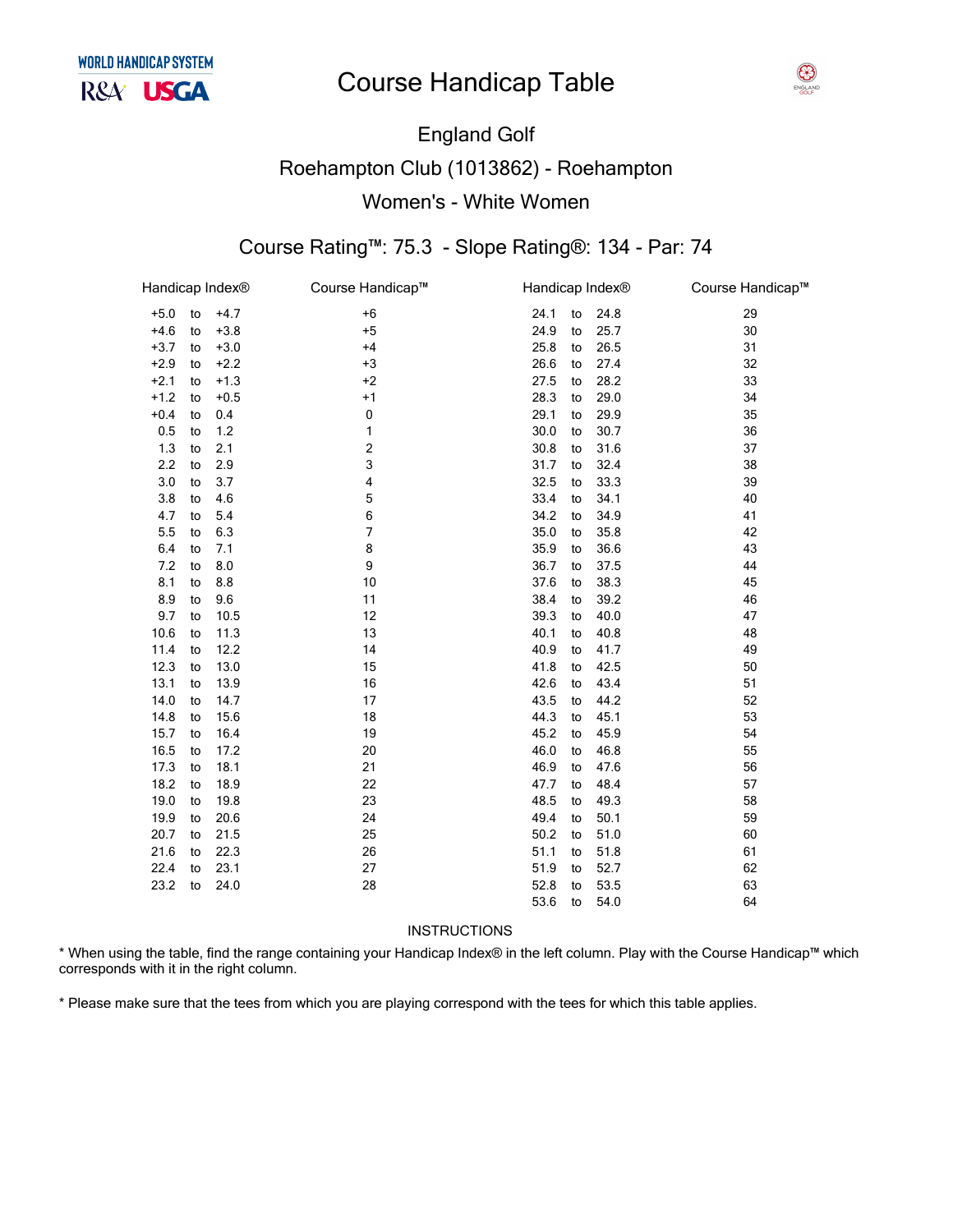

# England Golf Roehampton Club (1013862) - Roehampton Women's - Yellow

### Course Rating™: 74.1 - Slope Rating®: 131

| Handicap Index® |    |        | Course Handicap™ | Handicap Index® |    |      | Course Handicap™ |
|-----------------|----|--------|------------------|-----------------|----|------|------------------|
| $+5.0$          | to | $+4.8$ | $+6$             | 24.6            | to | 25.4 | 29               |
| $+4.7$          | to | $+3.9$ | $+5$             | 25.5            | to | 26.3 | 30               |
| $+3.8$          | to | $+3.1$ | $+4$             | 26.4            | to | 27.1 | 31               |
| $+3.0$          | to | $+2.2$ | $+3$             | 27.2            | to | 28.0 | 32               |
| $+2.1$          | to | $+1.3$ | $+2$             | 28.1            | to | 28.8 | 33               |
| $+1.2$          | to | $+0.5$ | $+1$             | 28.9            | to | 29.7 | 34               |
| $+0.4$          | to | 0.4    | $\pmb{0}$        | 29.8            | to | 30.6 | 35               |
| 0.5             | to | 1.2    | 1                | 30.7            | to | 31.4 | 36               |
| $1.3$           | to | 2.1    | 2                | 31.5            | to | 32.3 | 37               |
| 2.2             | to | 3.0    | 3                | 32.4            | to | 33.2 | 38               |
| 3.1             | to | 3.8    | 4                | 33.3            | to | 34.0 | 39               |
| 3.9             | to | 4.7    | 5                | 34.1            | to | 34.9 | 40               |
| 4.8             | to | 5.6    | 6                | 35.0            | to | 35.7 | 41               |
| 5.7             | to | 6.4    | 7                | 35.8            | to | 36.6 | 42               |
| 6.5             | to | 7.3    | 8                | 36.7            | to | 37.5 | 43               |
| 7.4             | to | 8.1    | 9                | 37.6            | to | 38.3 | 44               |
| 8.2             | to | 9.0    | 10               | 38.4            | to | 39.2 | 45               |
| 9.1             | to | 9.9    | 11               | 39.3            | to | 40.1 | 46               |
| 10.0            | to | 10.7   | 12               | 40.2            | to | 40.9 | 47               |
| 10.8            | to | 11.6   | 13               | 41.0            | to | 41.8 | 48               |
| 11.7            | to | 12.5   | 14               | 41.9            | to | 42.6 | 49               |
| 12.6            | to | 13.3   | 15               | 42.7            | to | 43.5 | 50               |
| 13.4            | to | 14.2   | 16               | 43.6            | to | 44.4 | 51               |
| 14.3            | to | 15.0   | 17               | 44.5            | to | 45.2 | 52               |
| 15.1            | to | 15.9   | 18               | 45.3            | to | 46.1 | 53               |
| 16.0            | to | 16.8   | 19               | 46.2            | to | 47.0 | 54               |
| 16.9            | to | 17.6   | 20               | 47.1            | to | 47.8 | 55               |
| 17.7            | to | 18.5   | 21               | 47.9            | to | 48.7 | 56               |
| 18.6            | to | 19.4   | 22               | 48.8            | to | 49.5 | 57               |
| 19.5            | to | 20.2   | 23               | 49.6            | to | 50.4 | 58               |
| 20.3            | to | 21.1   | 24               | 50.5            | to | 51.3 | 59               |
| 21.2            | to | 21.9   | 25               | 51.4            | to | 52.1 | 60               |
| 22.0            | to | 22.8   | 26               | 52.2            | to | 53.0 | 61               |
| 22.9            | to | 23.7   | 27               | 53.1            | to | 53.9 | 62               |
| 23.8            | to | 24.5   | 28               | 54.0            | to | 54.0 | 63               |
|                 |    |        |                  |                 |    |      |                  |

INSTRUCTIONS

\* When using the table, find the range containing your Handicap Index® in the left column. Play with the Course Handicap™ which corresponds with it in the right column.